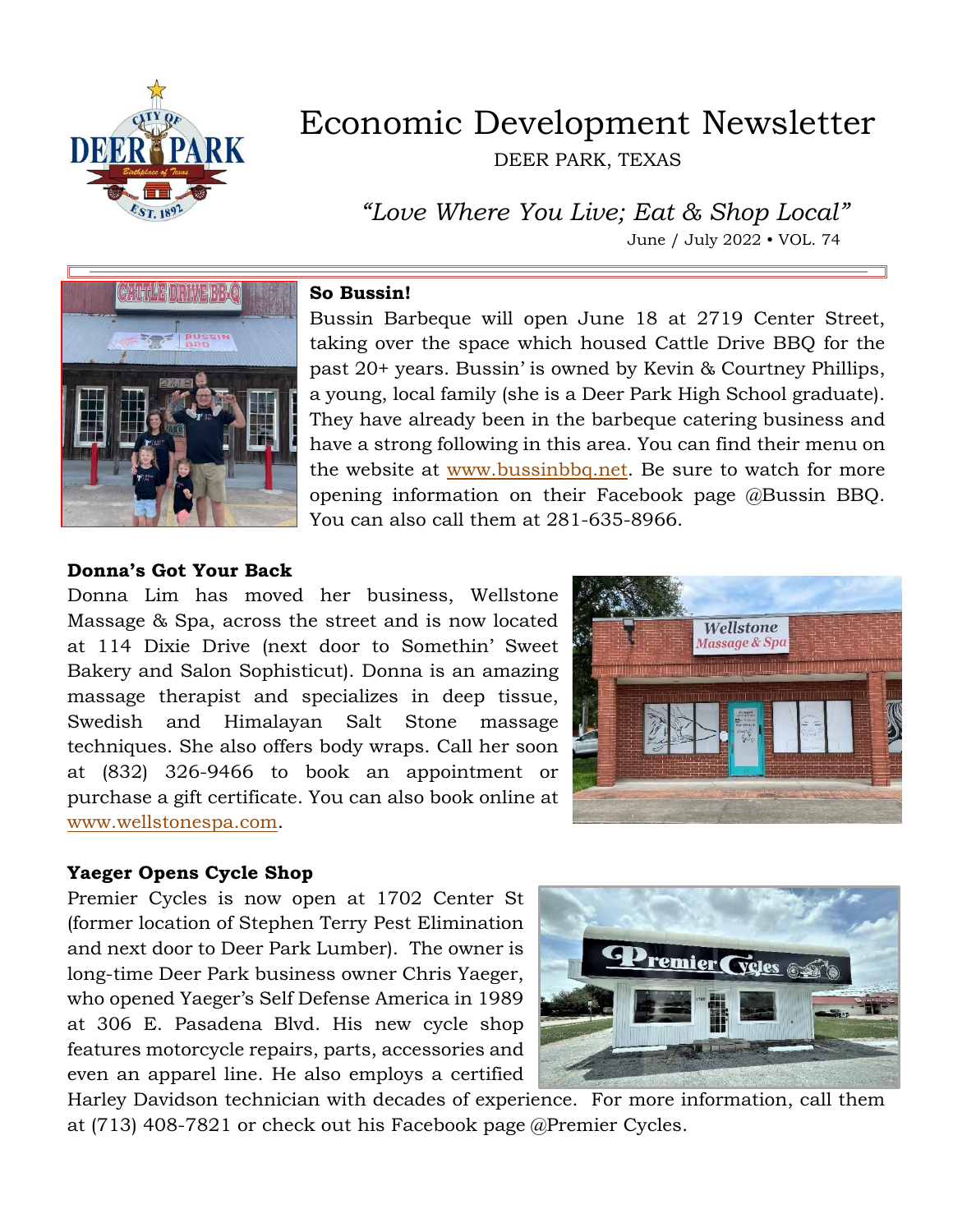# **New Office Building coming to Center Street**

Developers will soon start construction of a 20,000 square foot professional office building at the northwest corner of X Street and Center Street (next door to Holiday Inn Express). This new, modern commercial office building is now looking for future tenants. If interested, call John Liu at (713) 340-8506 or email John at [john.liu@nextnr.com.](mailto:john.liu@nextnr.com)





#### **NEW FAMILY-OWNED BUSINESS**

Deer Park Car Wash is now open at 1108 Center Street (right across the street from Antonio's restaurant). This is a hand wash and detailing business, with a supernice waiting area. The owners are Deer Park residents Adriana and Johnny Moreno. This sweet family is excited to have opened a local business and be an active part of our community.

## **IPS Expands**

IPS, located at 1238 Center St., has purchased the Meineke building next door at 1234 Center St., and will make it their training facility. IPS (Industrial Performance Services) is

an industrial services company founded in Deer Park over 20 years ago. The 2,700 square foot Meineke building was built in 1959, and is currently being renovated to become a training location for the IPS employees. Remember the Jug & Muffin restaurant that sat next door to IPS at the corner of Center St. and 13th Street? After the restaurant burned down, that property was also purchased by IPS and is now used as their parking lot. IPS's success has allowed them to continue to grow their business and enlarge their employee base in



Deer Park and the surrounding area. To find out more about this thriving company, visit [www.theipsgroup.us.](http://www.theipsgroup.us/)

#### **Change in Menu**

Mai Asian Box opened in 2021 as an authentic Vietnamese grill, located at 8015 Spencer Highway (next door to I Heart Mac & Cheese). They have recently changed their name slightly, and are now Mai Asian Box Thai Food. They also changed their menu from Vietnamese food to now serving Thai food. Their dishes are made-t o-order, but you can also pick up ready-made meals if you are in a hurry. They

specialize in noodle dishes, fried rice, curries, stir fry, yummy soups and more. Be sure to see their lunch specials, plus their full menu on their Facebook page @MaiAsianbox Thai Food. You can also call them at (832) 780-0927.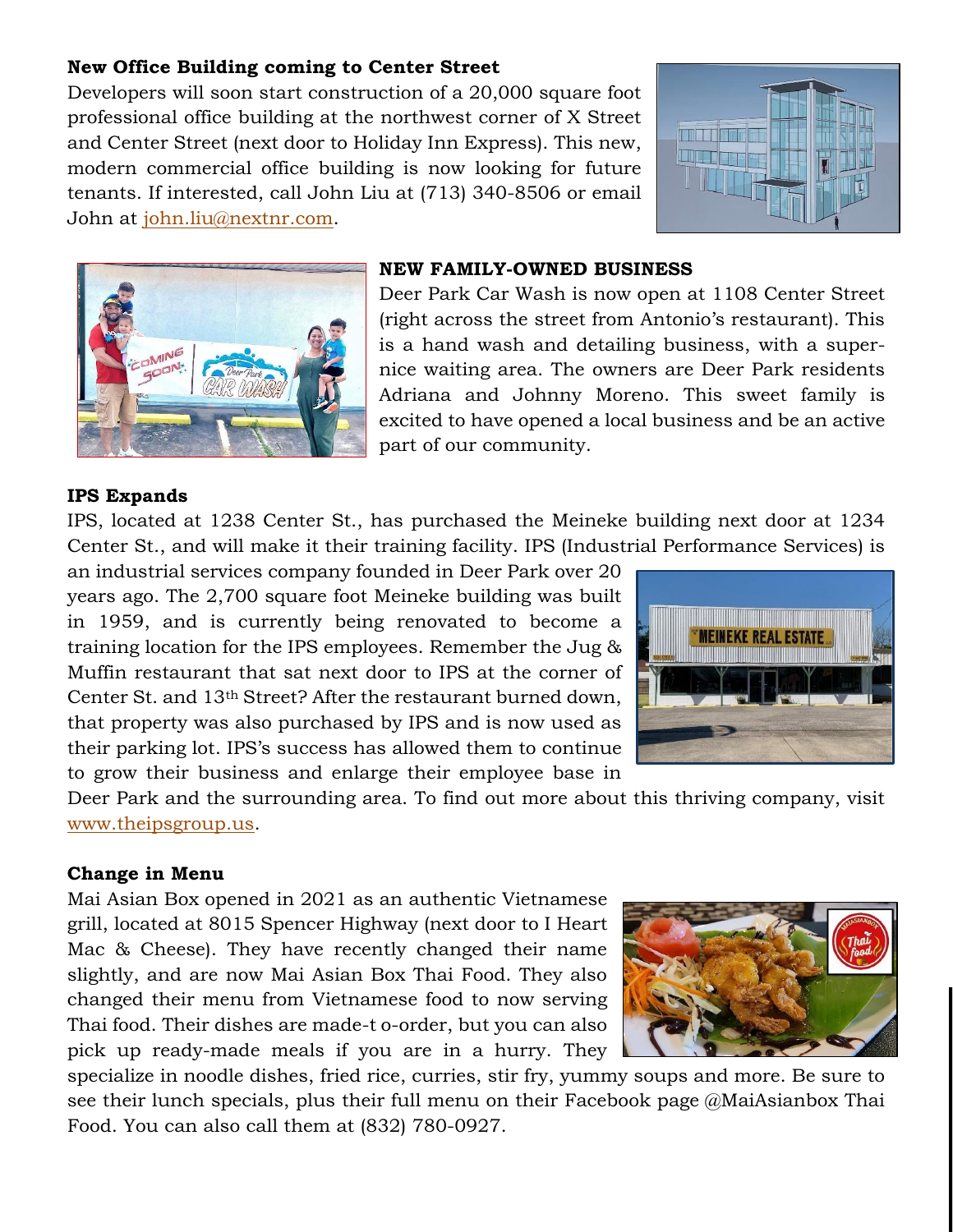## **Keto/Gluten-Free**

Somethin' Sweet bakery is now serving Marina's Bakery Keto products. Marina's is a bakery and event center in League City. They are well-known for their baked good, pies, cakes and specialty items for Keto, Weight Watchers, Adkins, Paleo, Gluten Free, etc. Their Keto items are now being sold at Deer Park's Somethin' Sweet, located at 118 Dixie (corner of Center St. and San Augustine – next door to Salon Sophisticut). Stop by and sample the Keto blueberry scones, blueberry bread, pretzels, bagels and more. Items



might vary from week to week, so you can call ahead at (281) 476-4441 to see what they have in the store, or visit their Facebook page @somethinsweetdp.



# **BUILDING FOR SALE ON CENTER STREET**

This 2,032 square foot building at 1006 Center Street is now available for sale. It has over 5,000 square feet of land, and was formerly occupied by City Line Cycles. If you are interested, call Joe Trout at (281) 721-9923.

## **More Space on Independence Parkway:**

Phase 2 of Monument Business Park is nearing completion at 1155 Independence Parkway. Molto Properties anticipates completing the 173,300 sq. ft. industrial office/warehouse complex by summer 2022.



# **LEADERSHIP DEER PARK**

The Deer Park Chamber of Commerce is now accepting applications for their 2022-2023 Leadership Deer Park program. The purpose of the course is to develop a network of



present and future leaders for our community. Participants will attend thirteen different classes over the span of ten months. Classes are actually tours and meetings with various public and private organizations including Port Houston, San Jacinto College, City of Deer Park, Deer Park ISD, local police/fire/EMS, Austin legislators and much more, plus there will be a service work component. If you want to explore this amazing opportunity to develop your leadership skills

for your future, find out more information at [www.deerparkchamber.org/leadership-deer](http://www.deerparkchamber.org/leadership-deer-park/)[park/.](http://www.deerparkchamber.org/leadership-deer-park/) You can also call the Chamber office at (281) 479-1559 or stop by their office at 120 E. 8th Street. All applications are due by July 1, 2022.